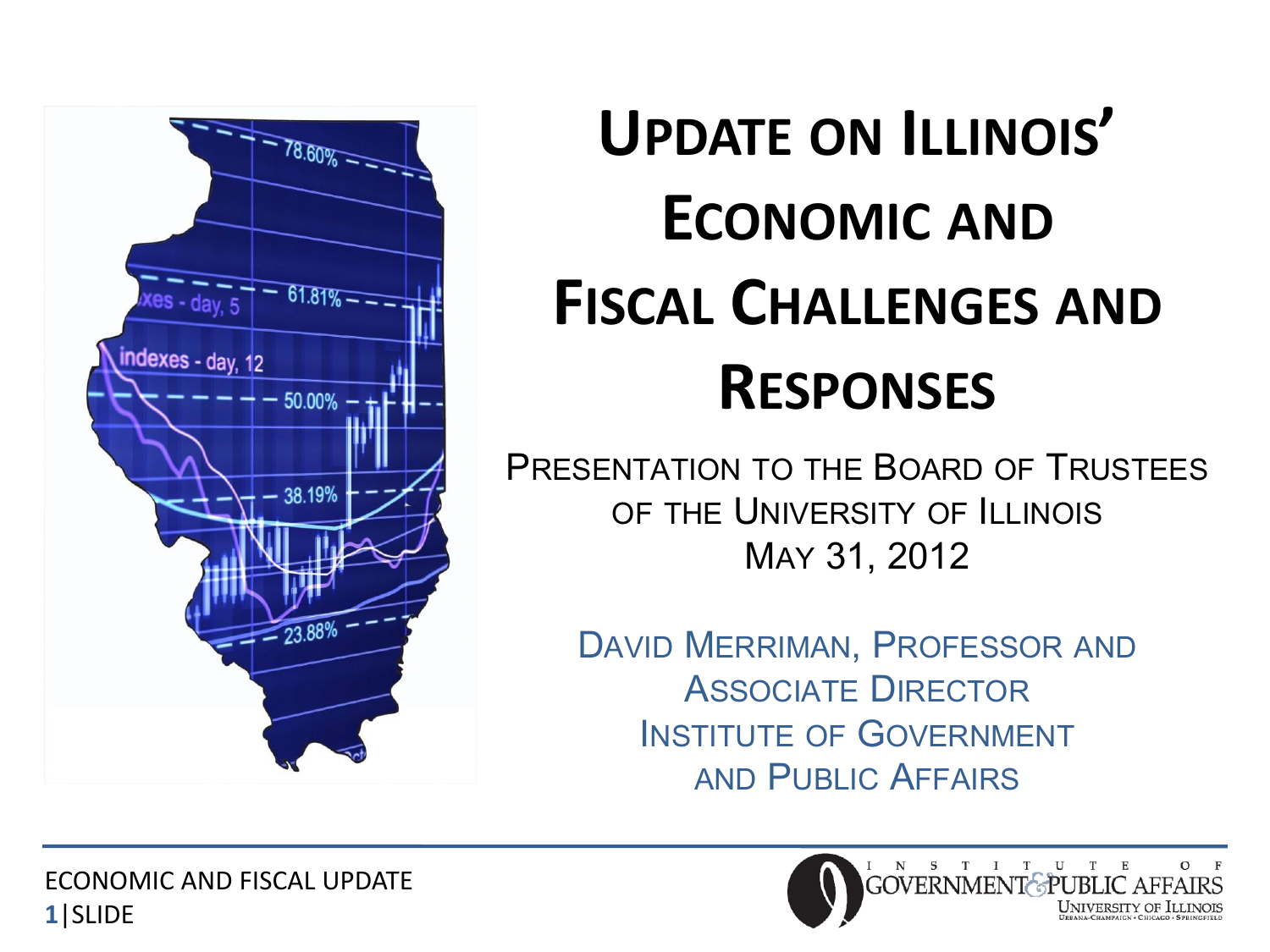#### **OVERVIEW**

- Recent IGPA activities
- Economic Overview
	- The U of I Flash Index
	- Illinois unemployment
	- Economic forecasts
- Fiscal Overview
	- Source and use funds
	- Illinois' Payment Backlog
	- 2013 Budget Proposals Governor and Legislature
	- Illinois Bond Rating
- **Summary**

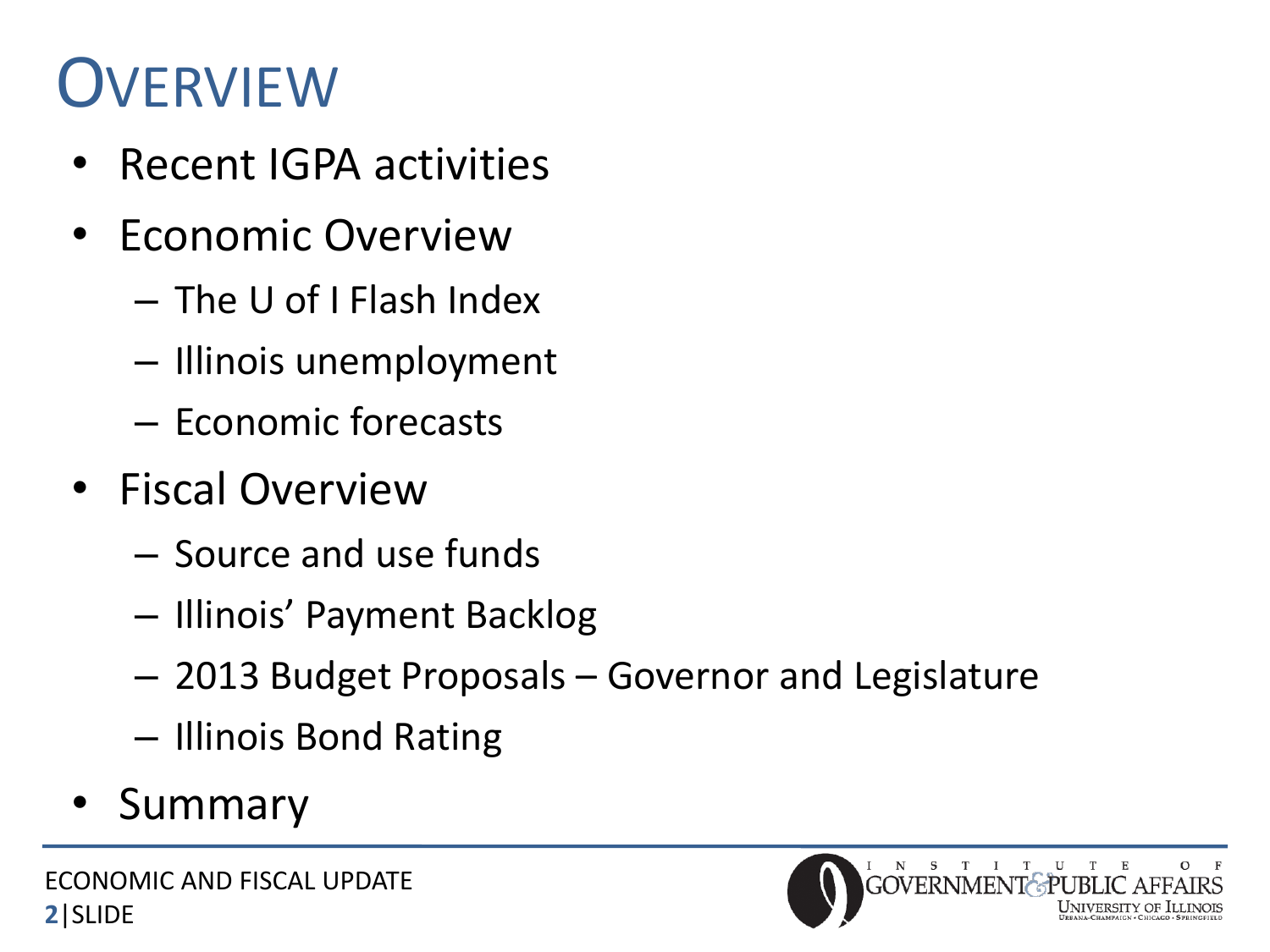#### RECENT IGPA ACTIVITIES

• Task Force on the State Budget Crisis (lead by Paul Volcker and Richard Ravitch)

– Presentations coming in July

• Institute for Policy and Civic Engagement (IPCE) State Budget Outreach

– Presentations in April and May to community groups

- Analysis of Recent State Budget Developments
	- As described in next slides

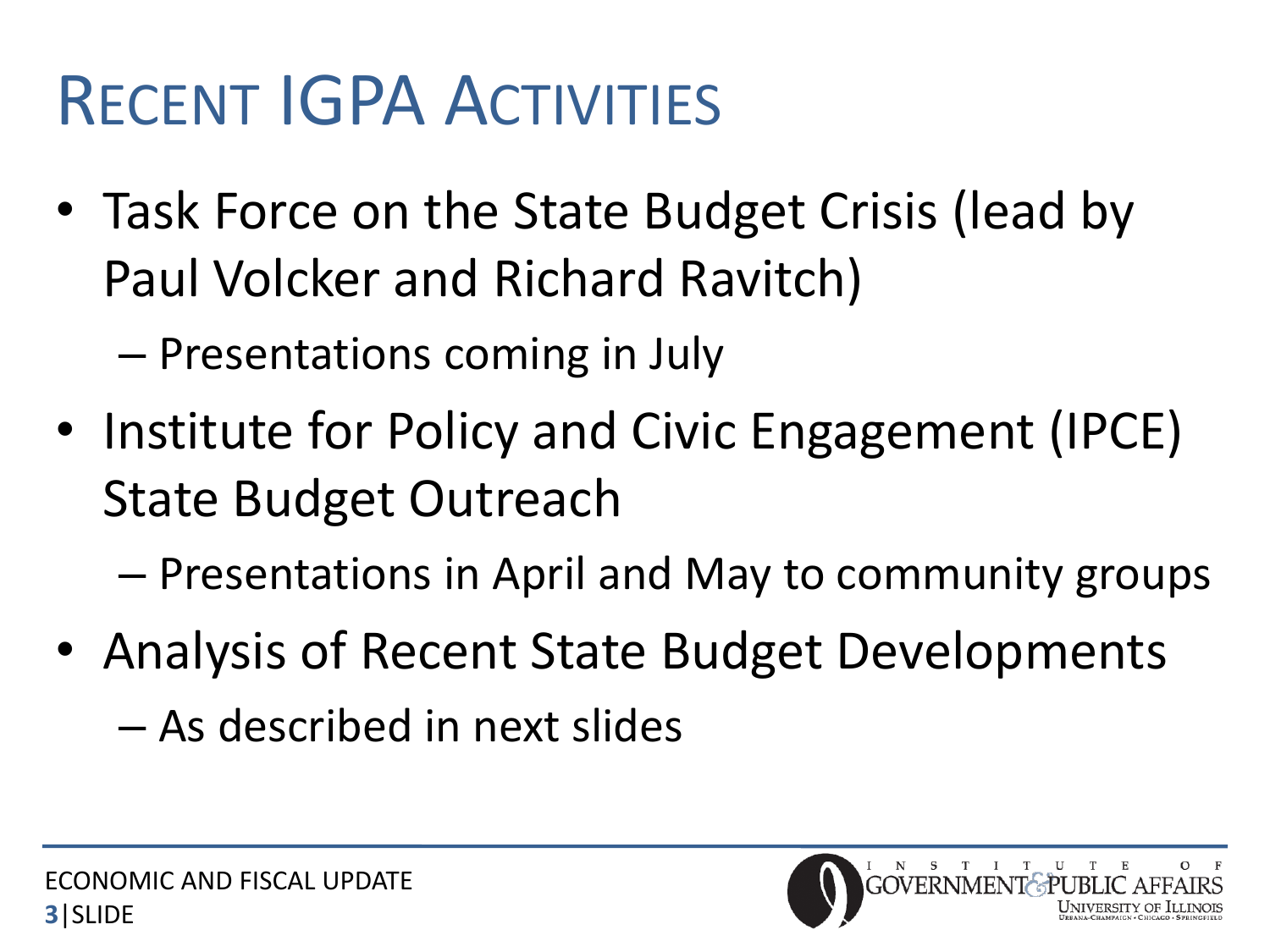

# **ECONOMIC OVERVIEW**

ECONOMIC AND FISCAL UPDATE **4**|SLIDE

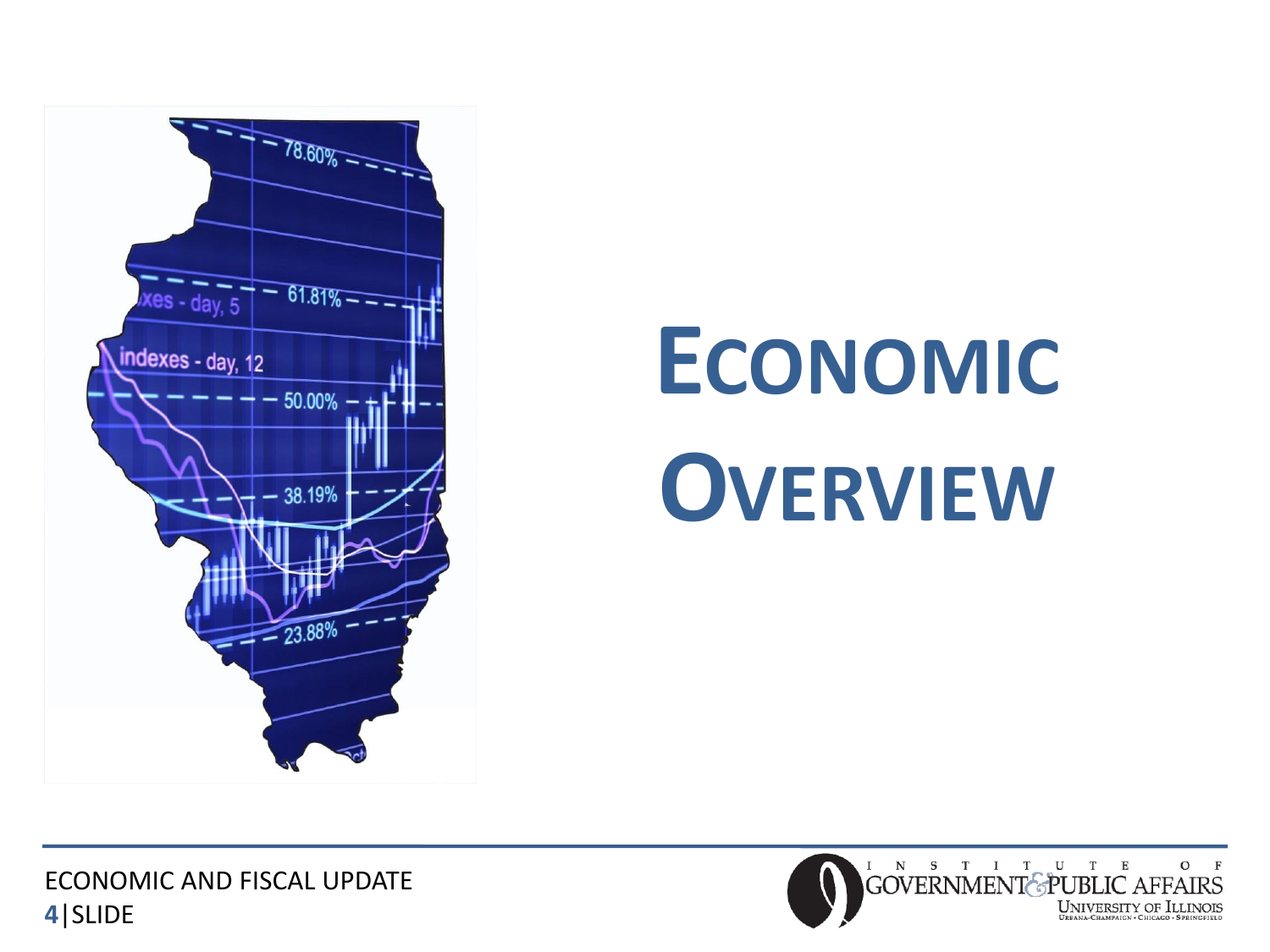## THE STATE ECONOMY AS A WHOLE



- Weighted average of growth rates in corporate earnings, consumer spending and personal income
- April 2012 Flash Index = 101.9, up from 101 in March (100 is the dividing line between expansion and contraction)
- It has taken longer for the Flash Index to reach the 100 level after the 2007- 2009 recession than in the previous three recessions where the

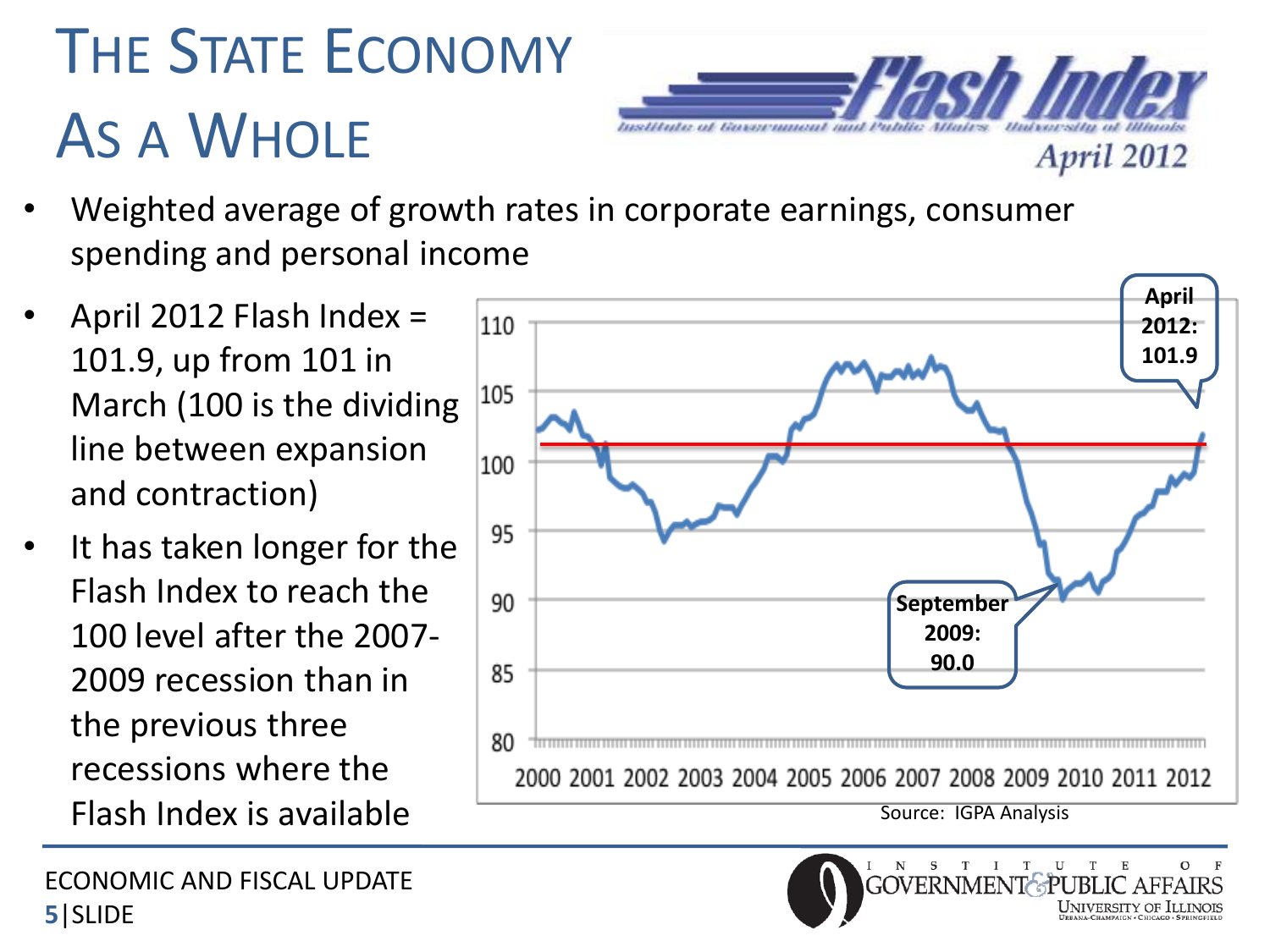## A CAUTIONARY NOTE

- Edward Boss, Chief Economist for the Commission on Government Forecasting and Accountability (COGFA) notes:
	- Real GDP growth has slowed to 2.2% in Q1 2012 from 3% in Q1 2011
	- "Already the 3-year recovery has been the weakest in at least the post WWII era and further weakness could put the current expansion in jeopardy."

Source: http://www.ilga.gov/commission/cgfa2006/Upload/0412revenue.pdf

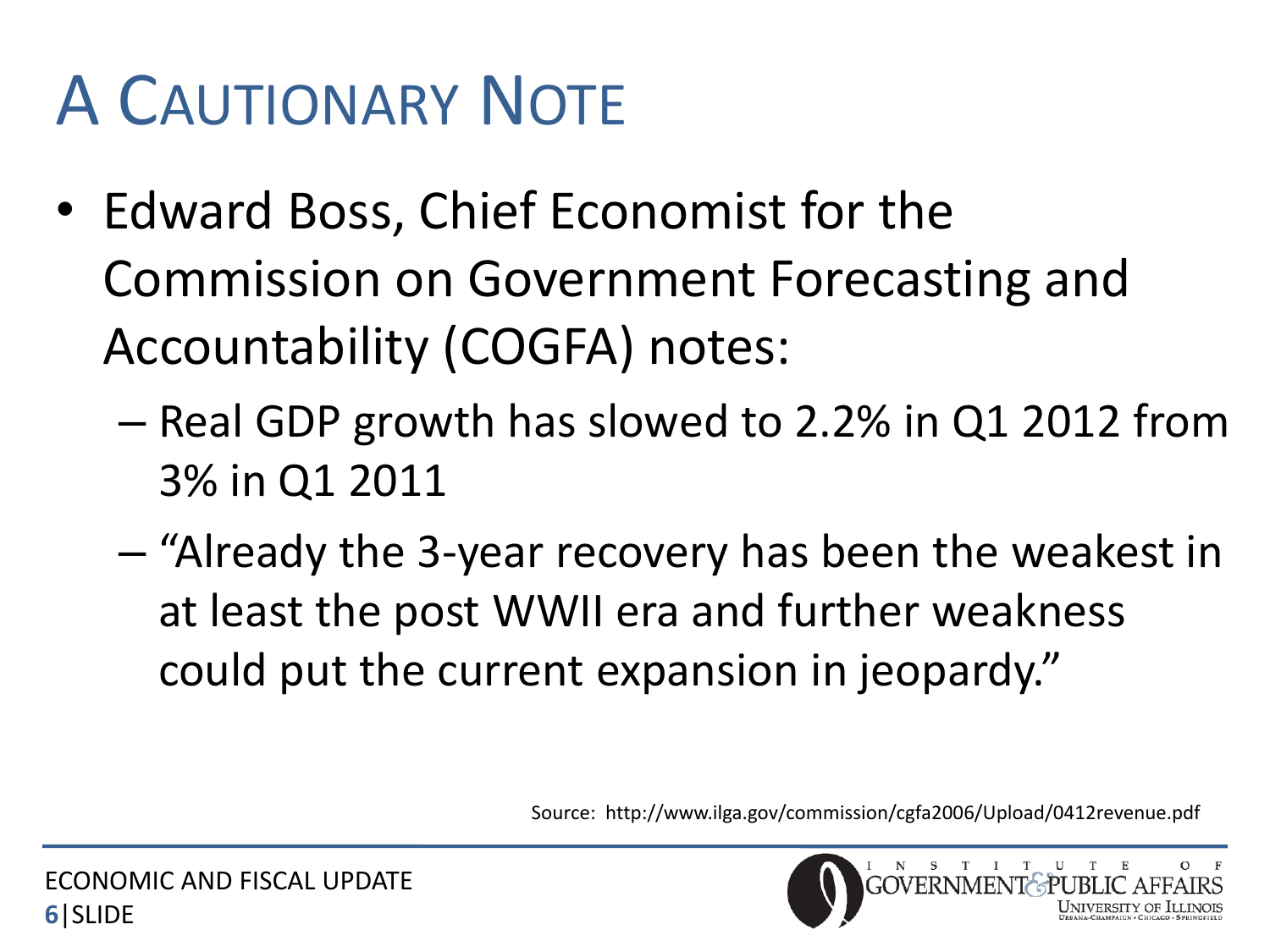#### ECONOMIC OVERVIEW – UNEMPLOYMENT



**7**|SLIDE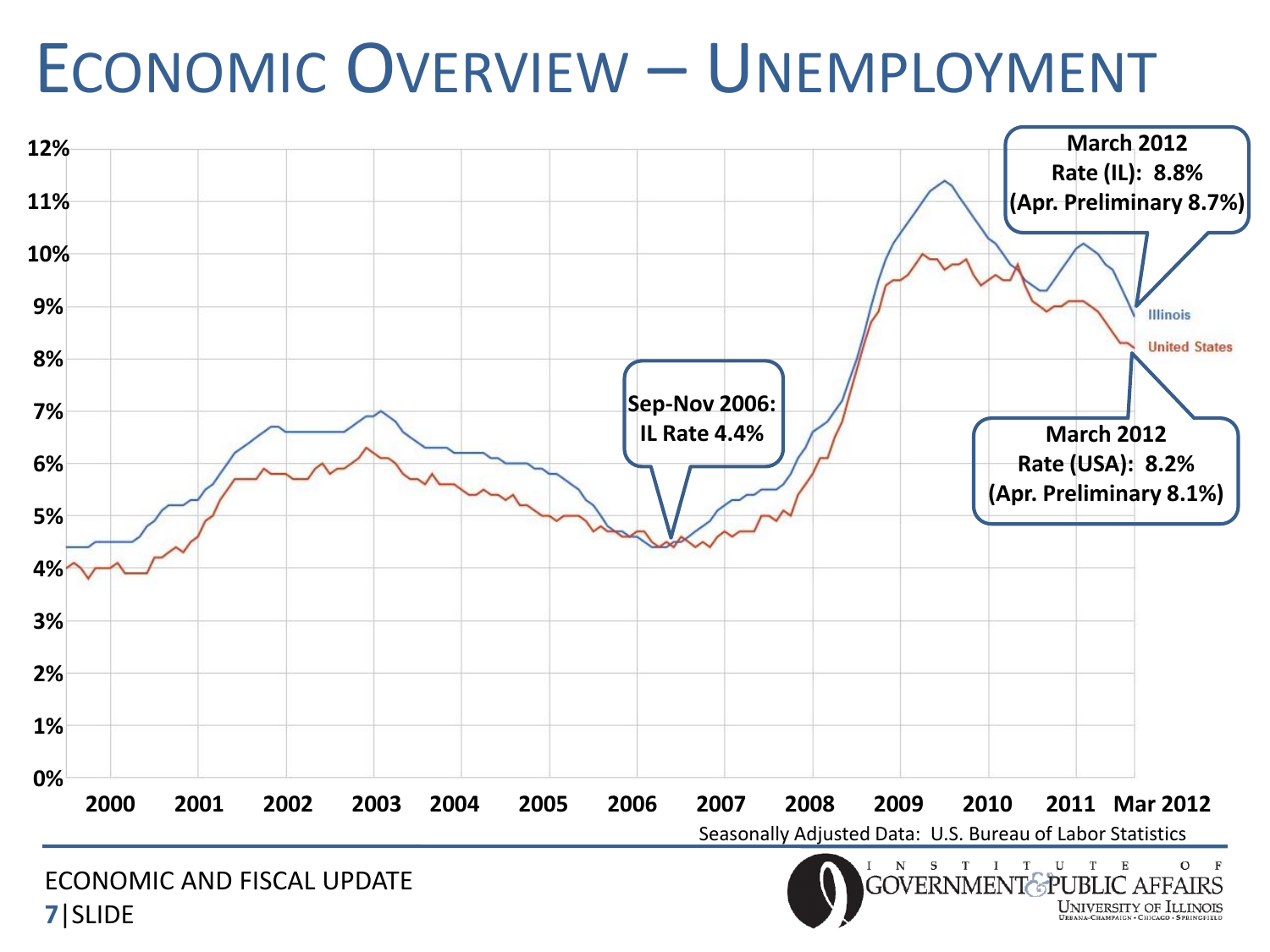

ECONOMIC AND FISCAL UPDATE **8**|SLIDE

#### ${\bf S}$   ${\bf T}$  ${\bf U}$  ${\bf N}$  $\mathbf T$ O **GOVERNMEN**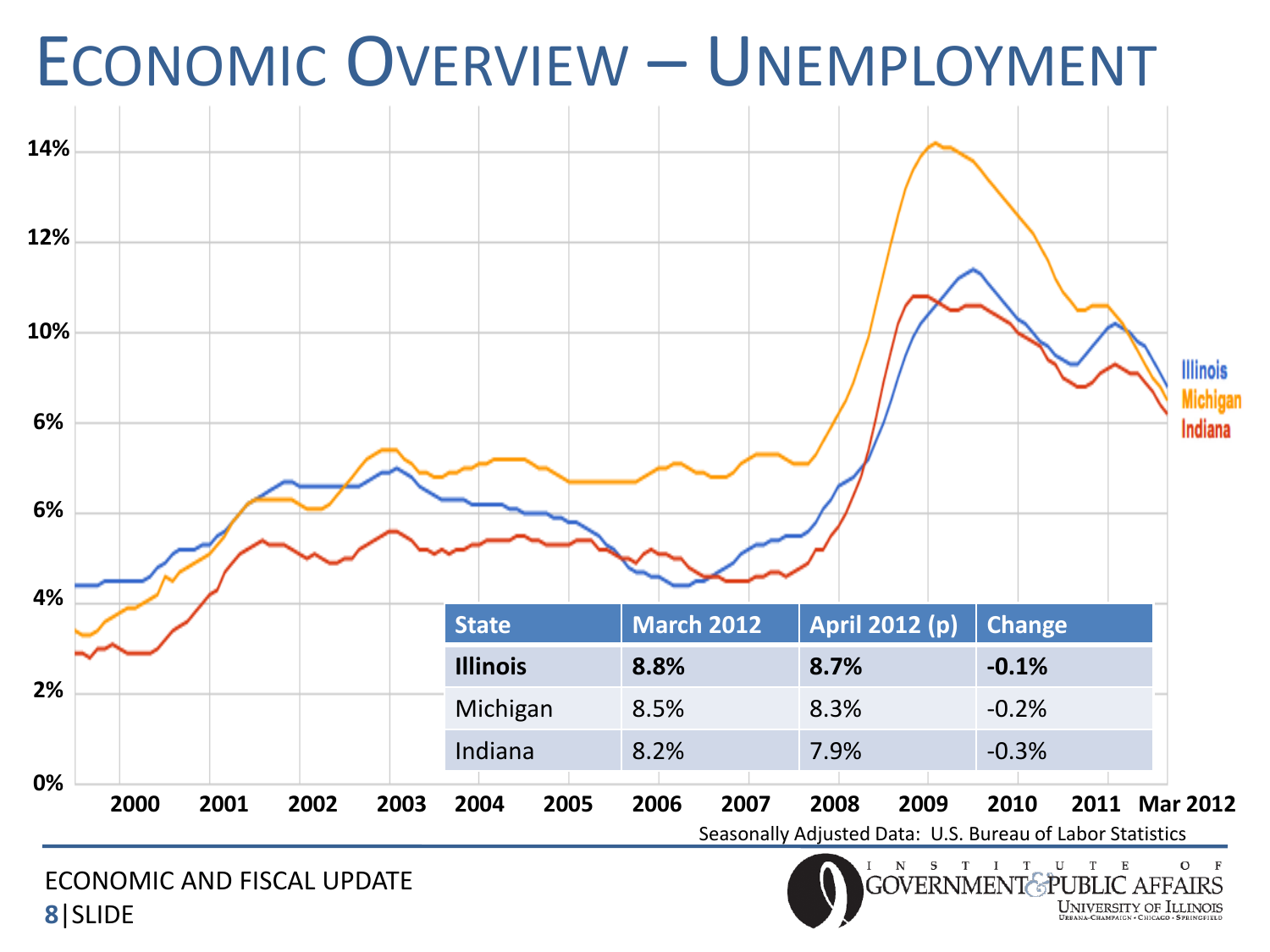#### ECONOMIC FORECASTS

- Notable differences between Moody's Analytics (MA) and U of I Regional Economics Applications Laboratory (REAL - used by Fiscal Futures)
- Even using optimistic numbers, recovery will take time

| Calendar<br>Year | <b>Employment</b><br>(% change) |             | <b>Unemployment</b><br>Rate (%) |             | <b>Personal Income</b><br>(% change, nom.) |             |
|------------------|---------------------------------|-------------|---------------------------------|-------------|--------------------------------------------|-------------|
|                  | <b>MA</b>                       | <b>REAL</b> | <b>MA</b>                       | <b>REAL</b> | <b>MA</b>                                  | <b>REAL</b> |
| 2013             | 1.8                             | 0.3         | 7.1                             | 8.1         | 7.3                                        | 2.5         |
| 2014             | 2.1                             | 0.3         | 5.4                             | 7.7         | 5.8                                        | 2.9         |
| 2015             | 1.4                             | 0.6         | 4.9                             | 7.4         | 5.2                                        | 3.3         |
| 2016             | 0.0                             | 0.7         | 5.1                             | 7.1         | 4.1                                        | 3.9         |
| 2017             | $-0.2$                          | 0.7         | 5.2                             | 6.8         | 3.9                                        | 3.6         |
| 2018             | $-0.1$                          | 0.8         | 5.3                             | 6.4         | 3.7                                        | 4.0         |
| 2019             | 0.0                             | 0.7         | 5.3                             | 6.0         | 3.7                                        | 3.9         |

Sources: IGPA Fiscal Futures Analysis, University of Illinois Regional Economics Applications Laboratory (REAL), Moody's Analytics

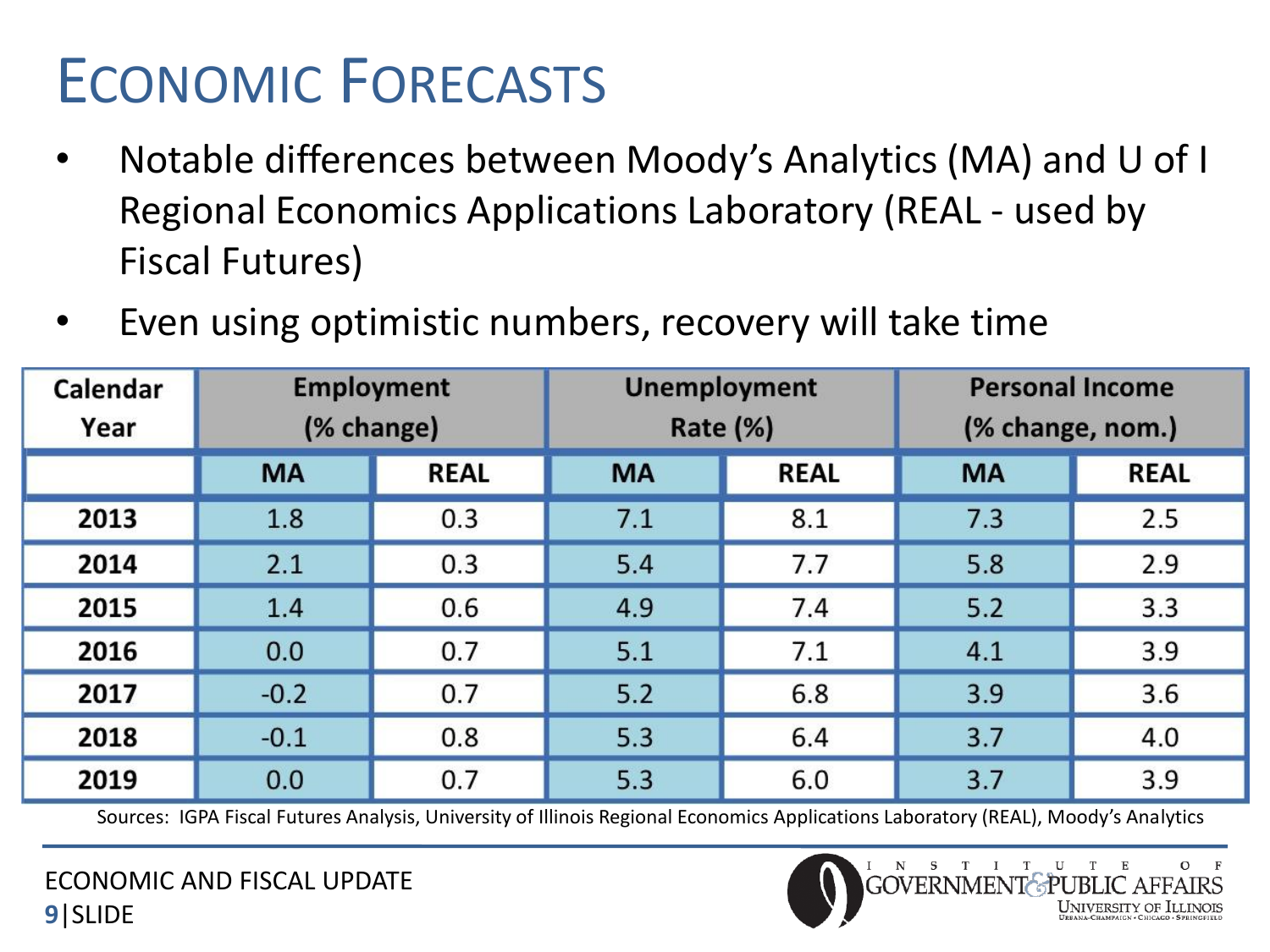

# **FISCAL OVERVIEW**

ECONOMIC AND FISCAL UPDATE **12**|SLIDE

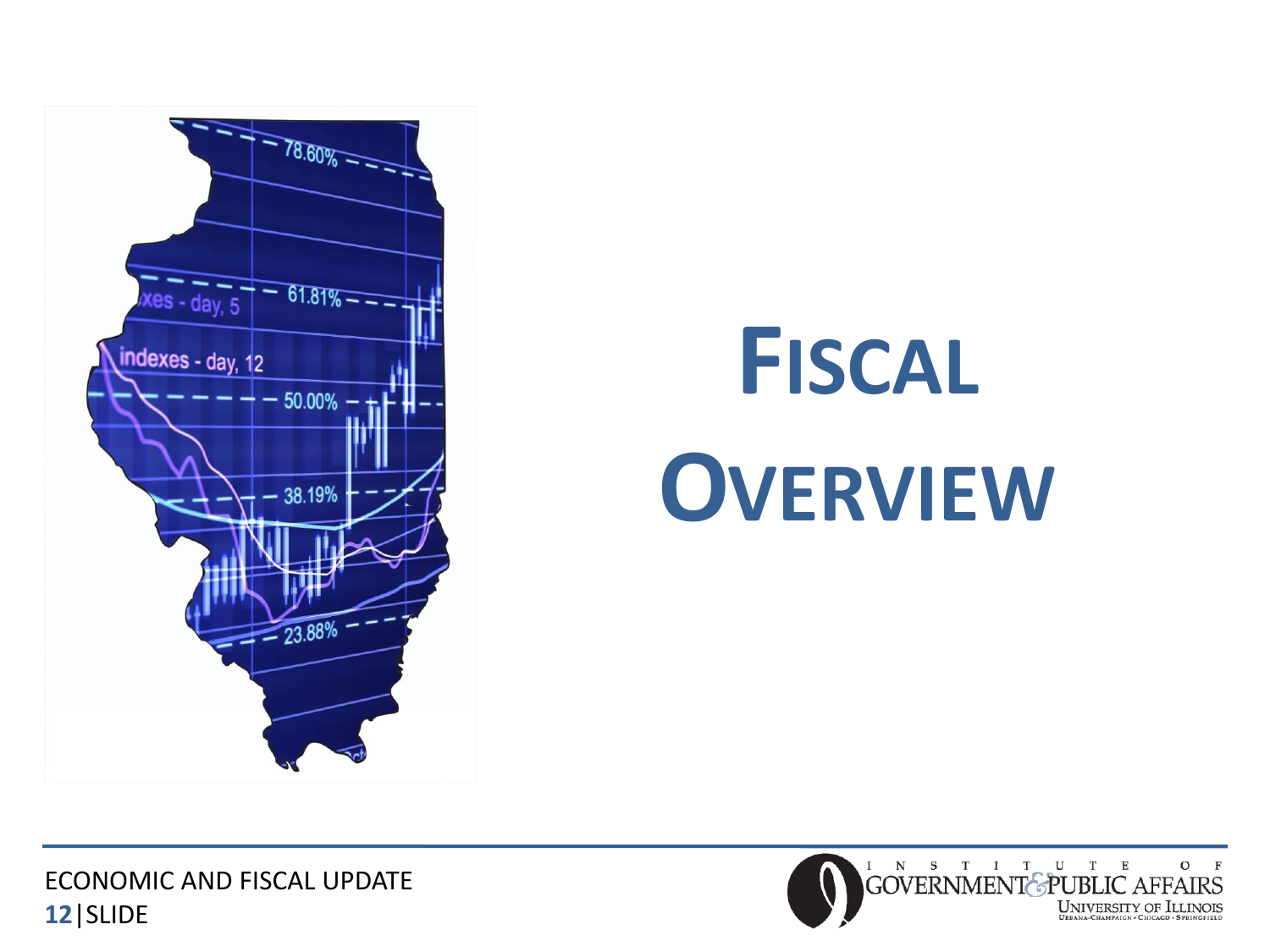#### ILLINOIS' PAYMENT BACKLOG

#### **Comparison of General Revenue Fund Daily Cash Balances**

FY 2009-FY 2012 Adjusted to Reflect Unpaid Bills



UNIVERSITY OF ILLINOIS

Millions

**15**|SLIDE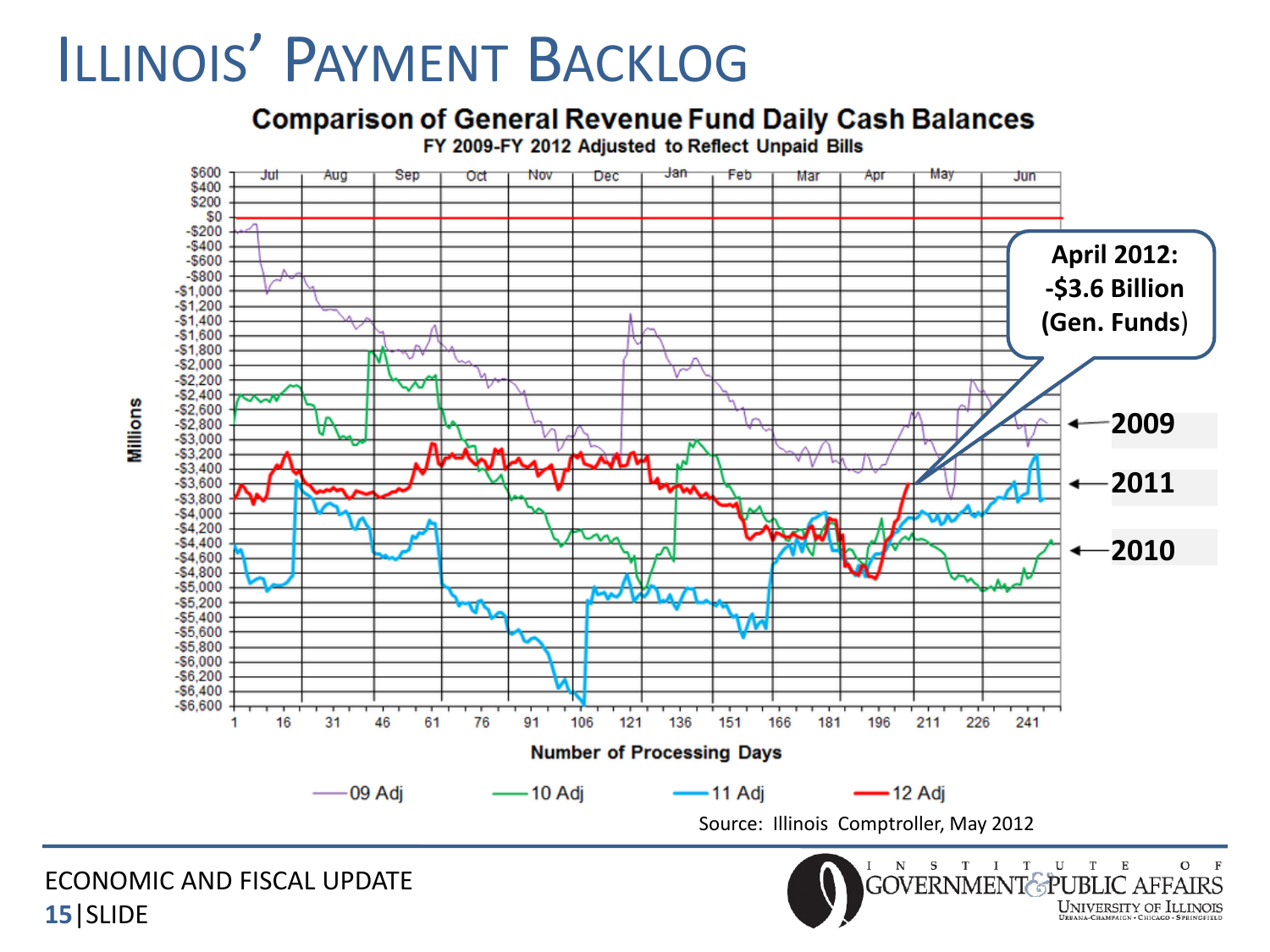#### 2013 BUDGET PROPOSALS – GOVERNOR AND LEGISLATURE

- Both contain cuts in areas that people care about
	- This is because most state expenditures are in the areas people care about: education, health, and human services
- Both proposals contain theoretical general funds "surpluses"
	- Note this is only general funds  $-$  not total government
- Both proposals use these "surpluses" to begin addressing the state's ongoing backlog of unpaid bills to different degrees
- 2013 Capital Budget Book has still not been released

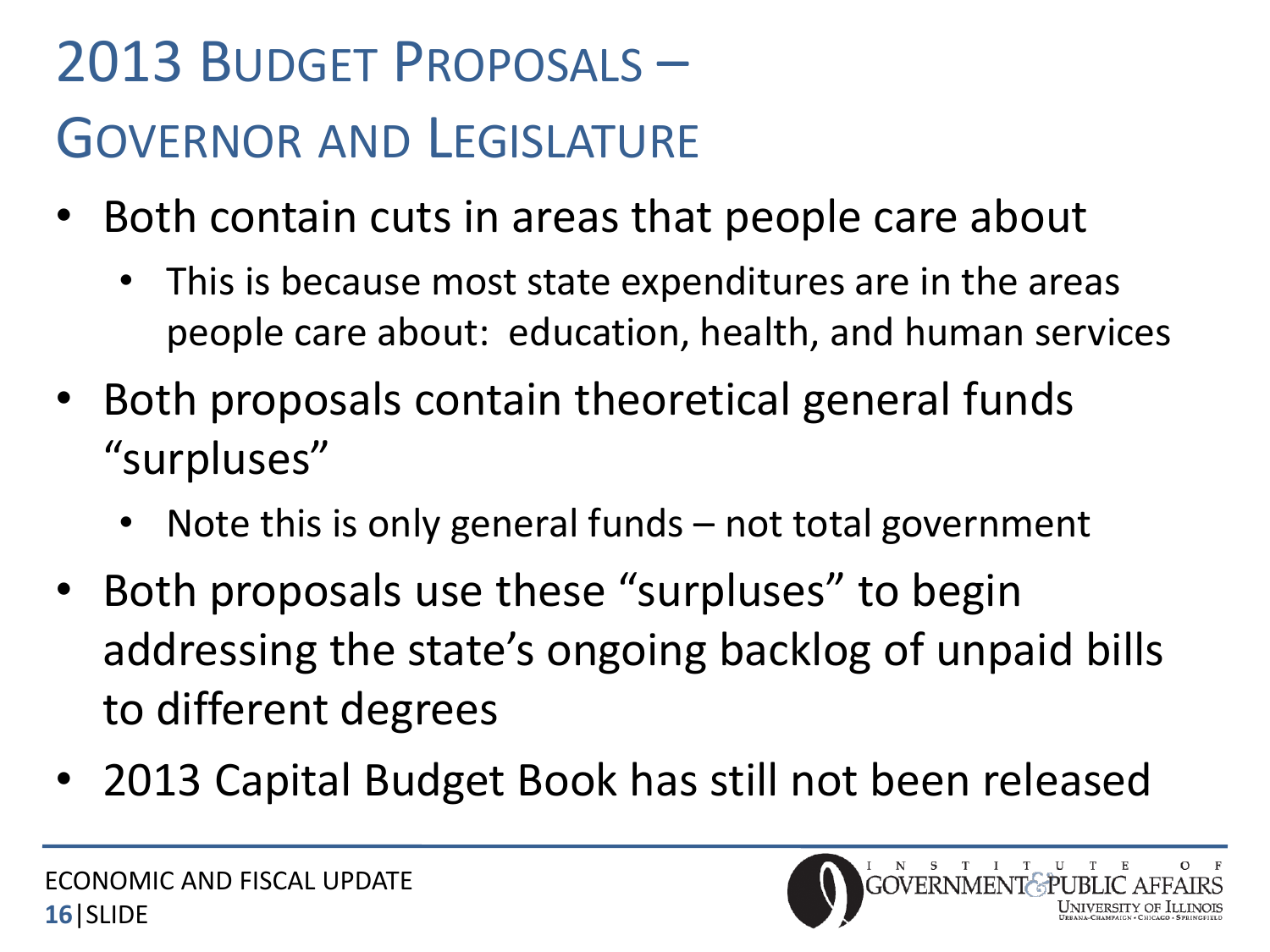#### GOVERNOR QUINN'S BUDGET PROPOSAL FOR FISCAL 2013

- **Maintain** (and slightly increase) **education funding**  both K-12 and higher education
	- However, federal stimulus spending has dried up, so overall funding may be lower in some cases
- Most other agencies face a **cut of approximately 9 percent**
	- Proposed prison closures (e.g. Tamms, Dwight)
- Assumes **full statutory pension contribution** (an increase over last year)

Source: FY 2013 IMB Budget Presentation: http://www2.illinois.gov/budget/Documents/Budget%20Book/FY%202013/FY13%20Budget%20Presentation%20FINAL.pdf

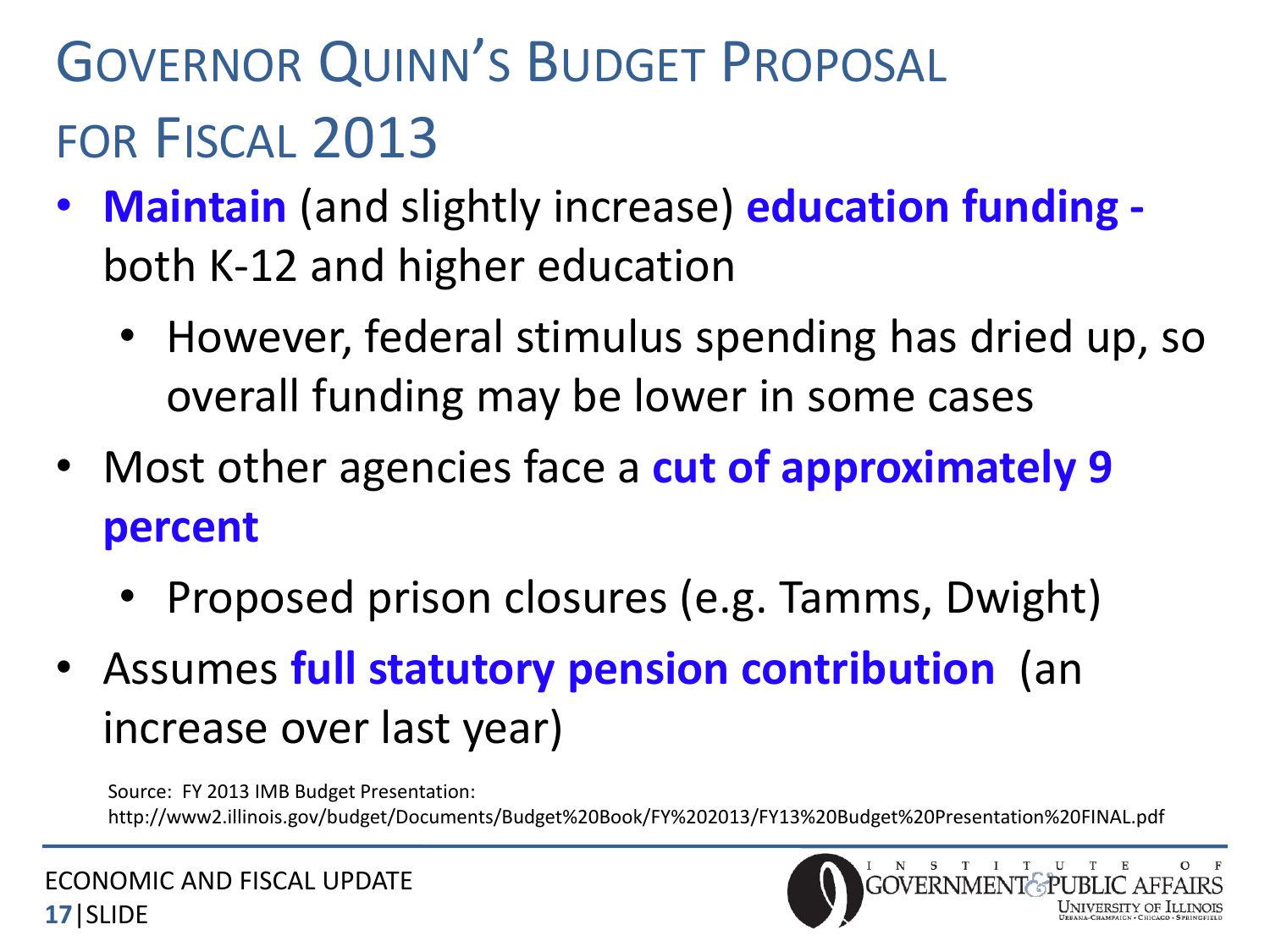#### GOVERNOR FY 2013 BUDGET: ASSUMPTIONS

- **Reduce Medicaid spending by \$2.7 billion**
	- Why is the State facing budget pressure with regard to Medicaid?
		- Enrollment has grown as of late, which has increased spending at the same time as the state has faced deficits – and the state cannot control growth as Medicaid is an entitlement program
		- Again, the end of federal stimulus spending plays a role (federal matching rate lowered after the stimulus)

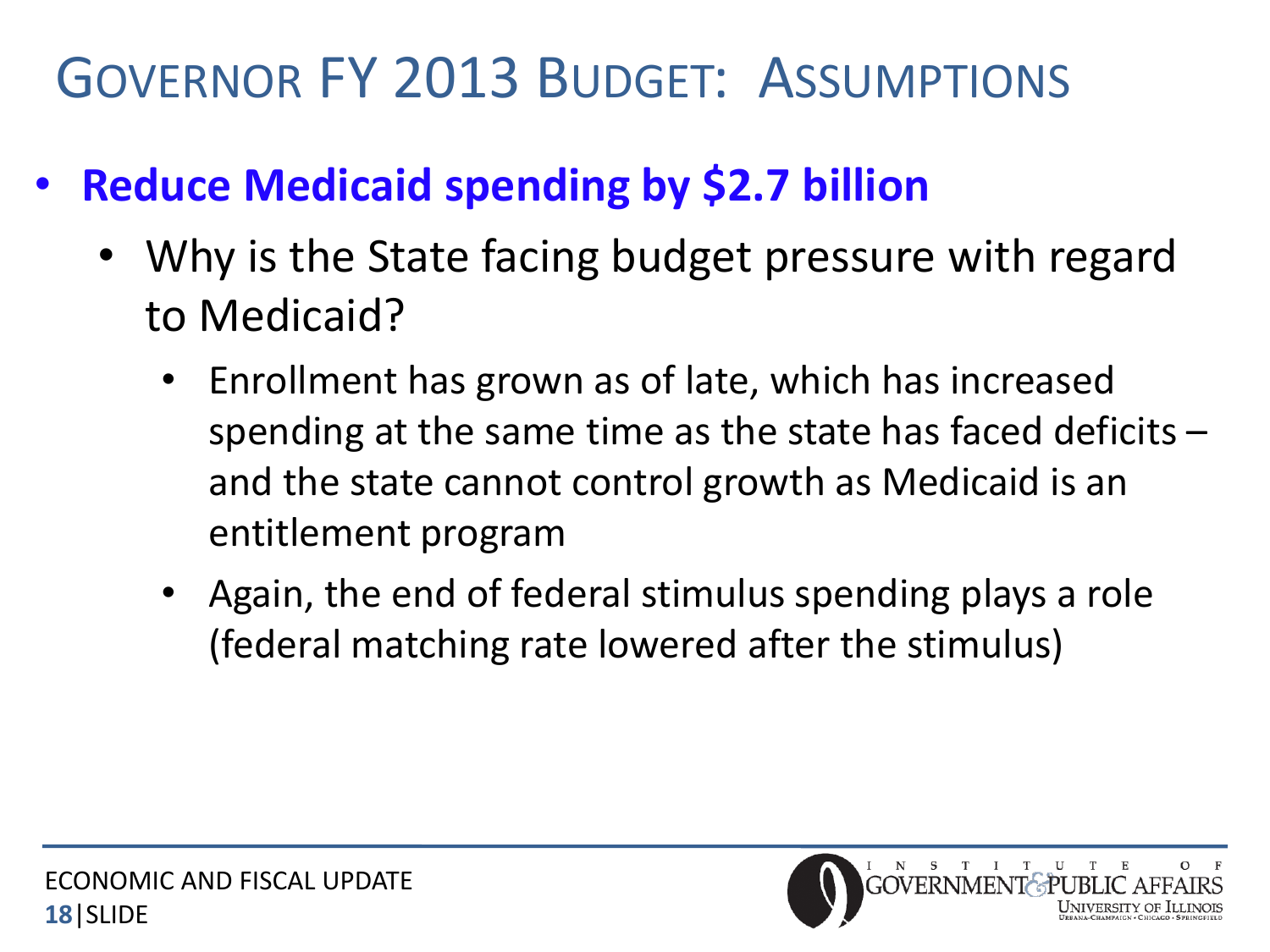#### GOVERNOR FY 2013 BUDGET: MEDICAID SAVINGS

- Savings would come in part from a total of 58 cuts, reductions, and efficiencies. These include:
	- Removing people who don't belong on rolls \$120 million
	- Reducing services, including:
		- Ending Illinois Cares Rx (seniors) \$72 million
		- Limiting adult prescriptions \$136 million
		- Eliminating adult dental care \$51 million
- In addition, the governor proposes a \$1 per pack state cigarette tax increase (to \$1.98 per pack) – this would generate \$337.5 million, which would double to \$675 million due to federal matching monies

Source: Chicago Tribune Analysis, http://www.webcitation.org/67ipSQvzn

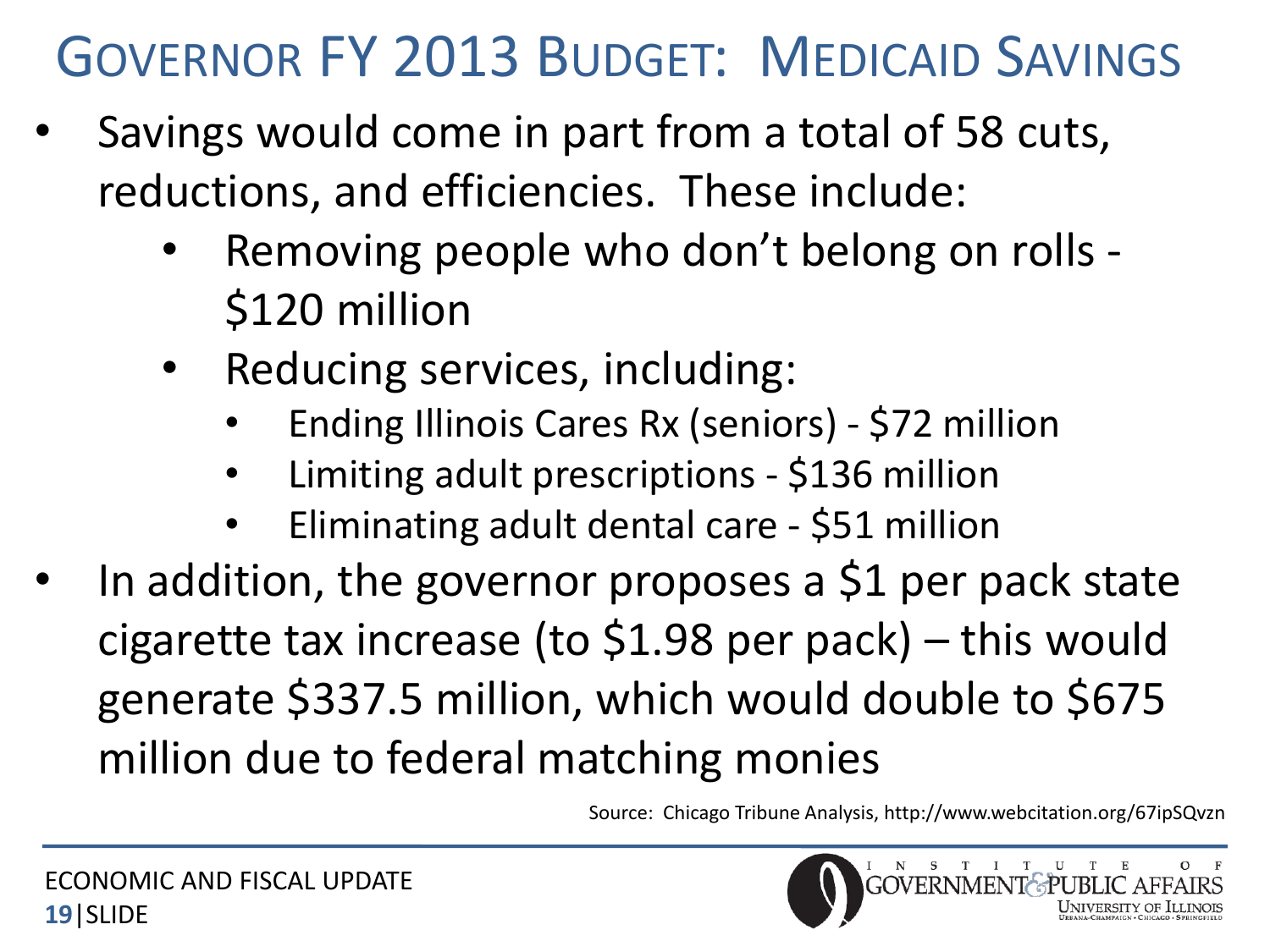#### LEGISLATURE: THREE LINKED BILLS, AND A SEPARATE BILL

- Three Linked Bills:
	- Senate Bill 2840 \$1.6 billion in State Medicaid Cuts
	- House Bill 5007 Cook County Medicaid Expansion
	- Senate Bill 3397 Medicaid carry-over restrictions
	- If one bill does not pass or isn't signed by the Governor, the others will also fail
- Senate Bill 2194: Tobacco Tax Increase; separate from linked bills

Sources: State Journal-Register: <http://www.webcitation.org/682BqHPY8> <http://www.webcitation.org/682CjiDge> Chicago Trubune: <http://www.webcitation.org/682BxkzTs>

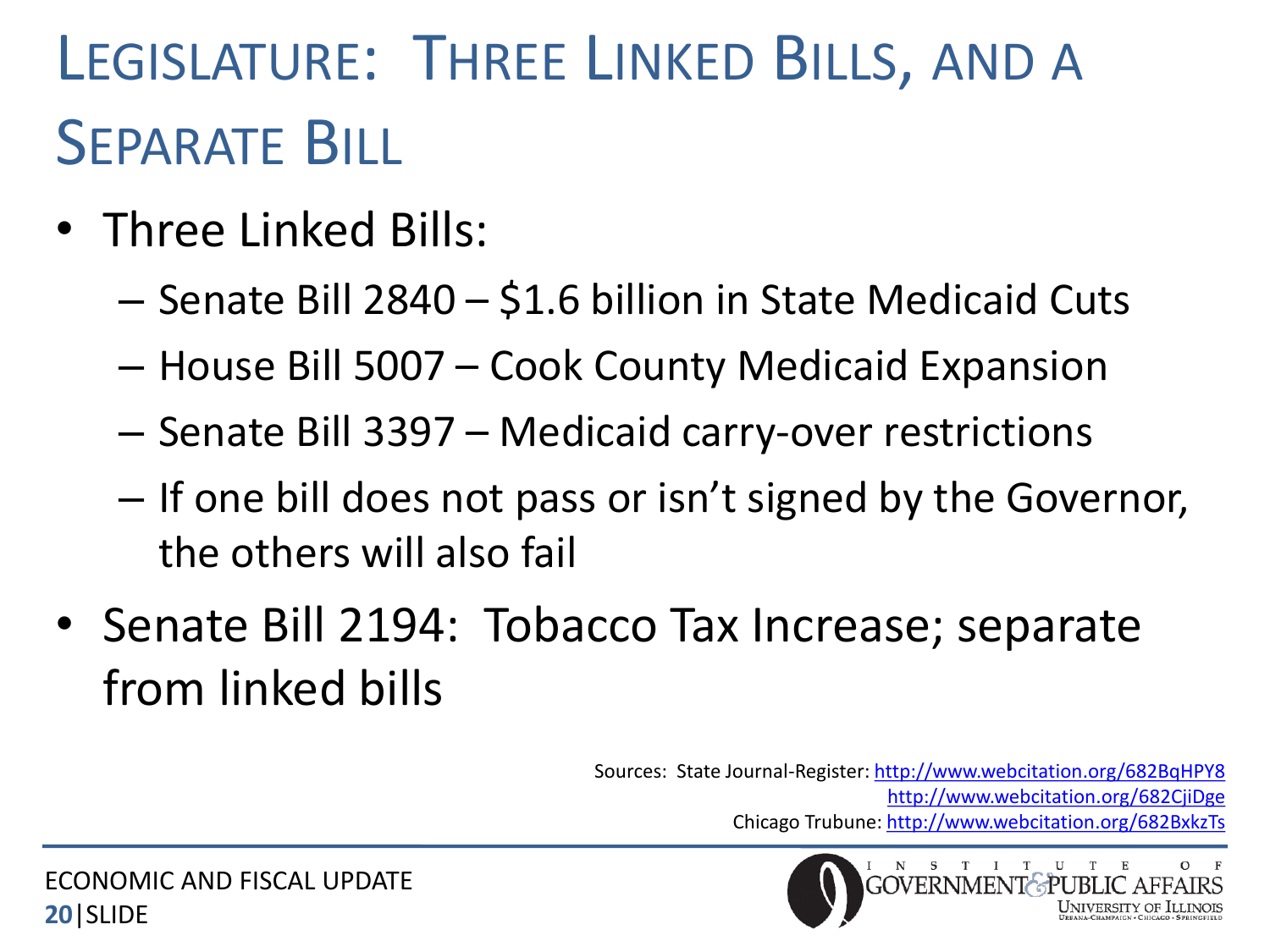



ECONOMIC AND FISCAL UPDATE **21**|SLIDE

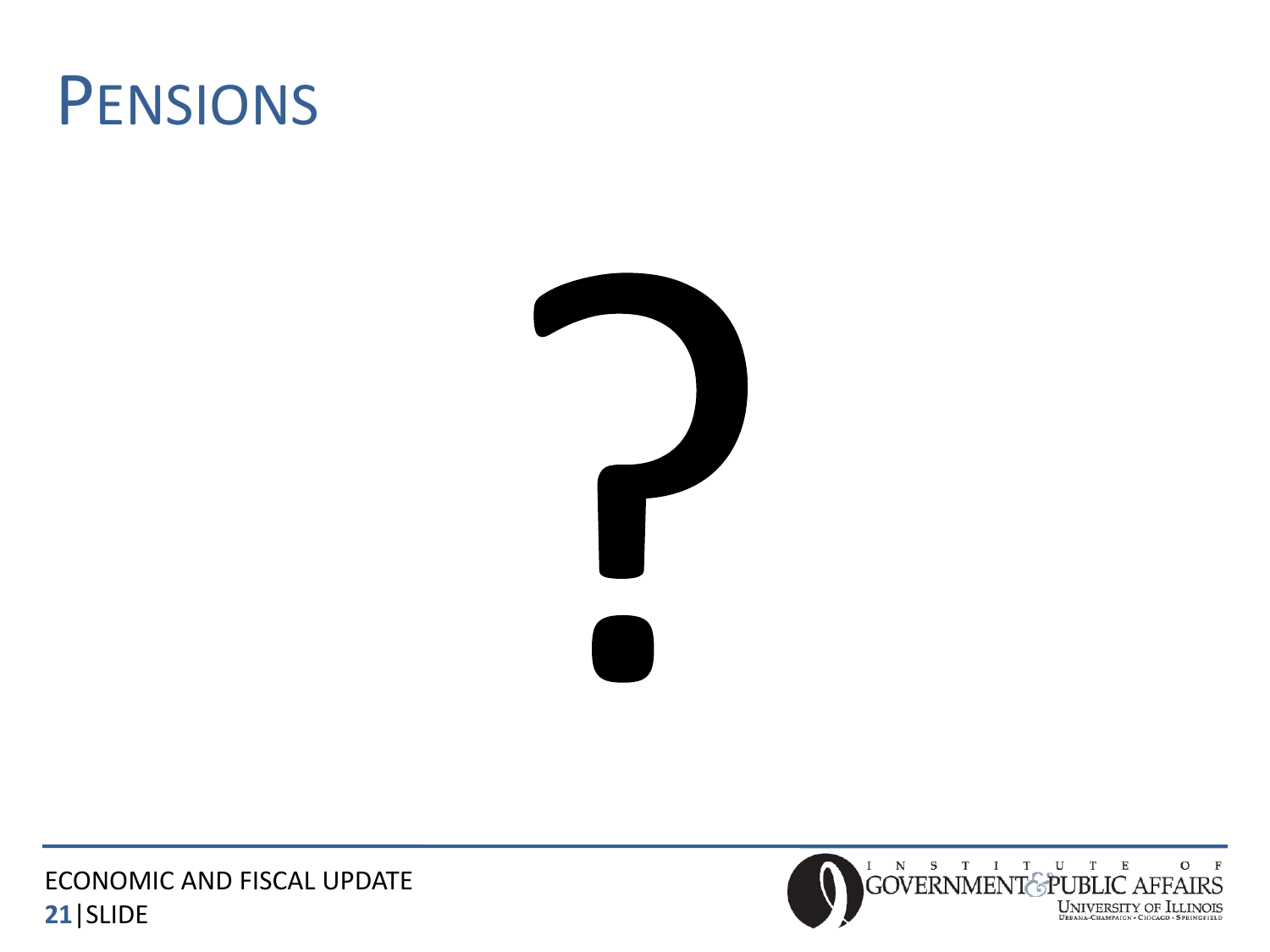#### ILLINOIS' BOND RATING

| <b>ILLINOIS' G.O. BOND RATINGS</b> |             |             |            |  |  |  |  |  |
|------------------------------------|-------------|-------------|------------|--|--|--|--|--|
| Year                               | S&P         | Moody's     | Fitch      |  |  |  |  |  |
| 2012                               | $A+$ (neg.) | A2 (stable) | A (stable) |  |  |  |  |  |

- Illinois is now issuing debt at a premium due to poor financial condition (see graph at right, as of May 1)
- S&P has warned that it may further downgrade its A+ rating if the state makes "no progress on structural budget solutions" and doesn't address "the significant pension liabilities and associated cost pressure."

Sources: Illinois Comptroller, 2012; Nolan, 2012 (see http://www.webcitation.org/67b6LDMXB)

#### **State Lines**

How much 10-year debt issued by select places yields over a municipal bond-market benchmark



The Wall Street Journal

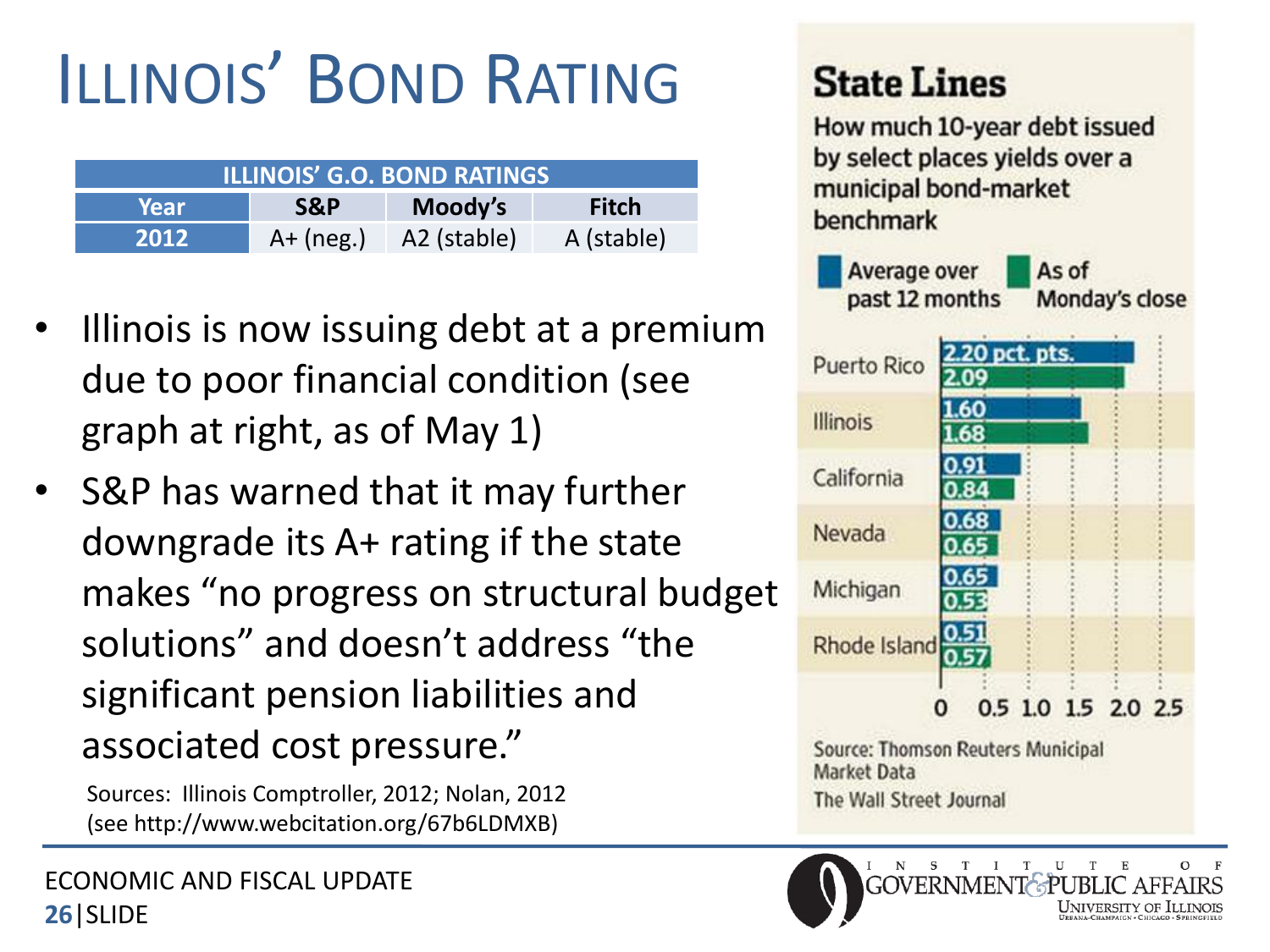#### SUMMARY

- State economic conditions are improving
- Budget proposals begin to address unpaid bills, but do not solve the State's problems
	- Questions remain regarding Medicaid and pensions
	- Gap exists between Governor and Legislature
- Illinois' ongoing fiscal problems are causing the State to spend increasingly more on debt service